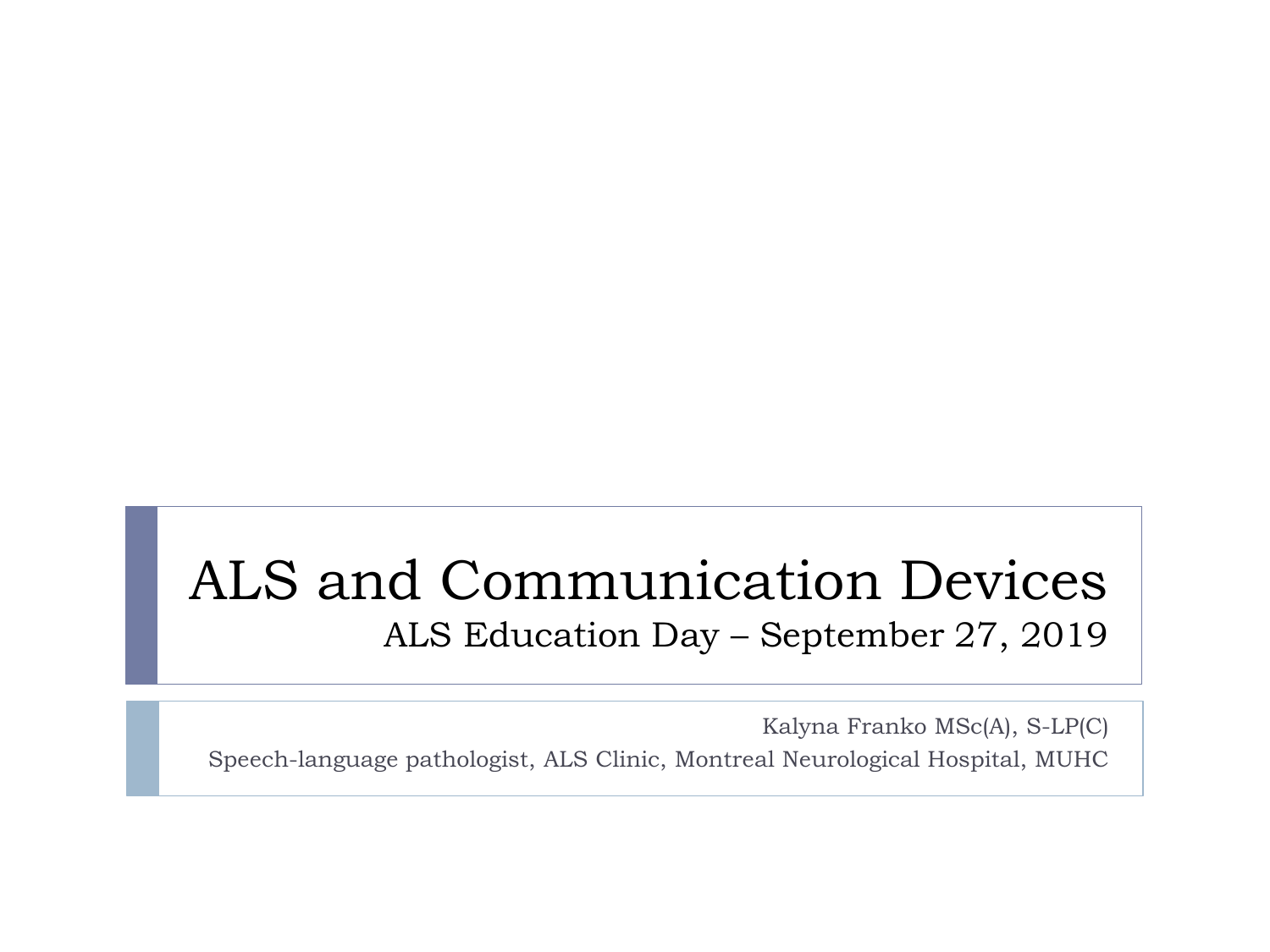### Disclosure

- Financial support in the form of an honorarium has been provided by Mitsubishi Tanabe Pharma Canada, Inc.
- No other conflicts of interest.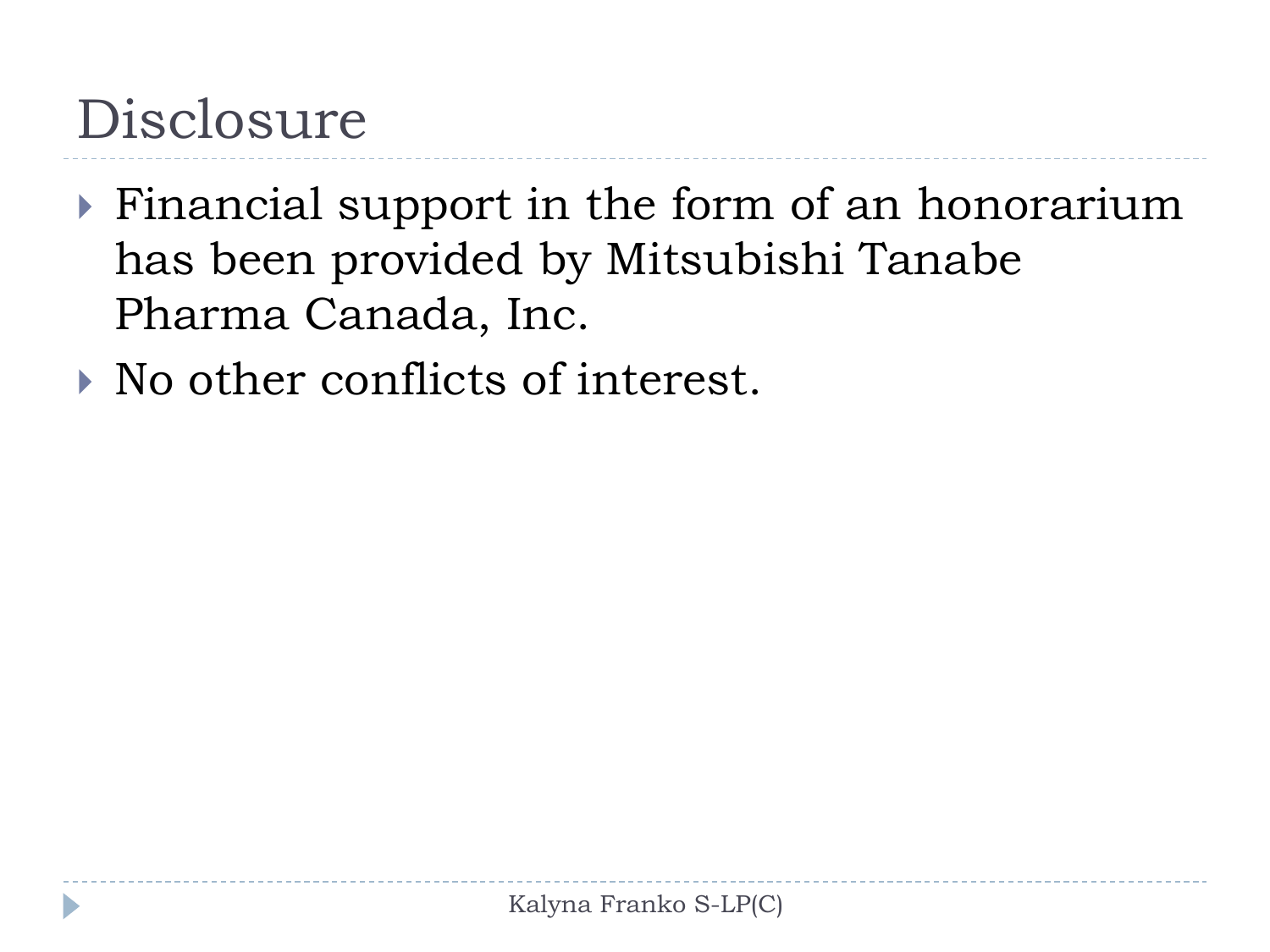# Learning objectives

- ▶ 1. Identify when the use of augmentative and alternative communication (AAC) may be appropriate for patients with ALS.
- ▶ 2. List options for low-tech and high-tech AAC methods and devices.
- **→ 3. Describe basic criteria for choosing high**tech AAC devices.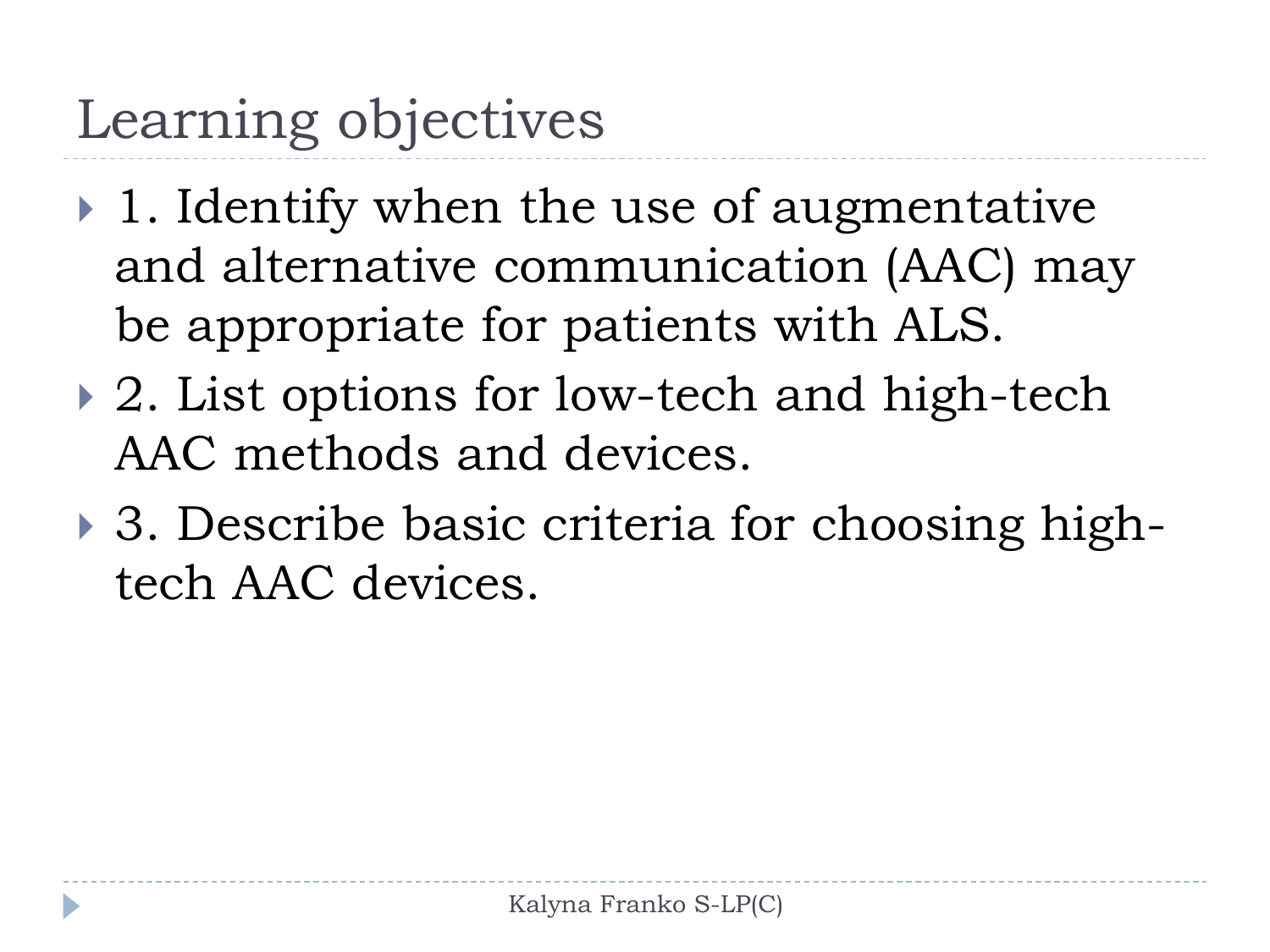## Communication changes in ALS

- **▶ Speech changes** 
	- Mixed flaccid-spastic dysarthria
- **▶ Respiratory changes** 
	- Dow voice volume and shorter sentence length
- **▶ Cognitive changes** 
	- **FTD and executive dysfunction**
- Pseudobulbar affect
	- Emotional lability

(Duffy, 2005)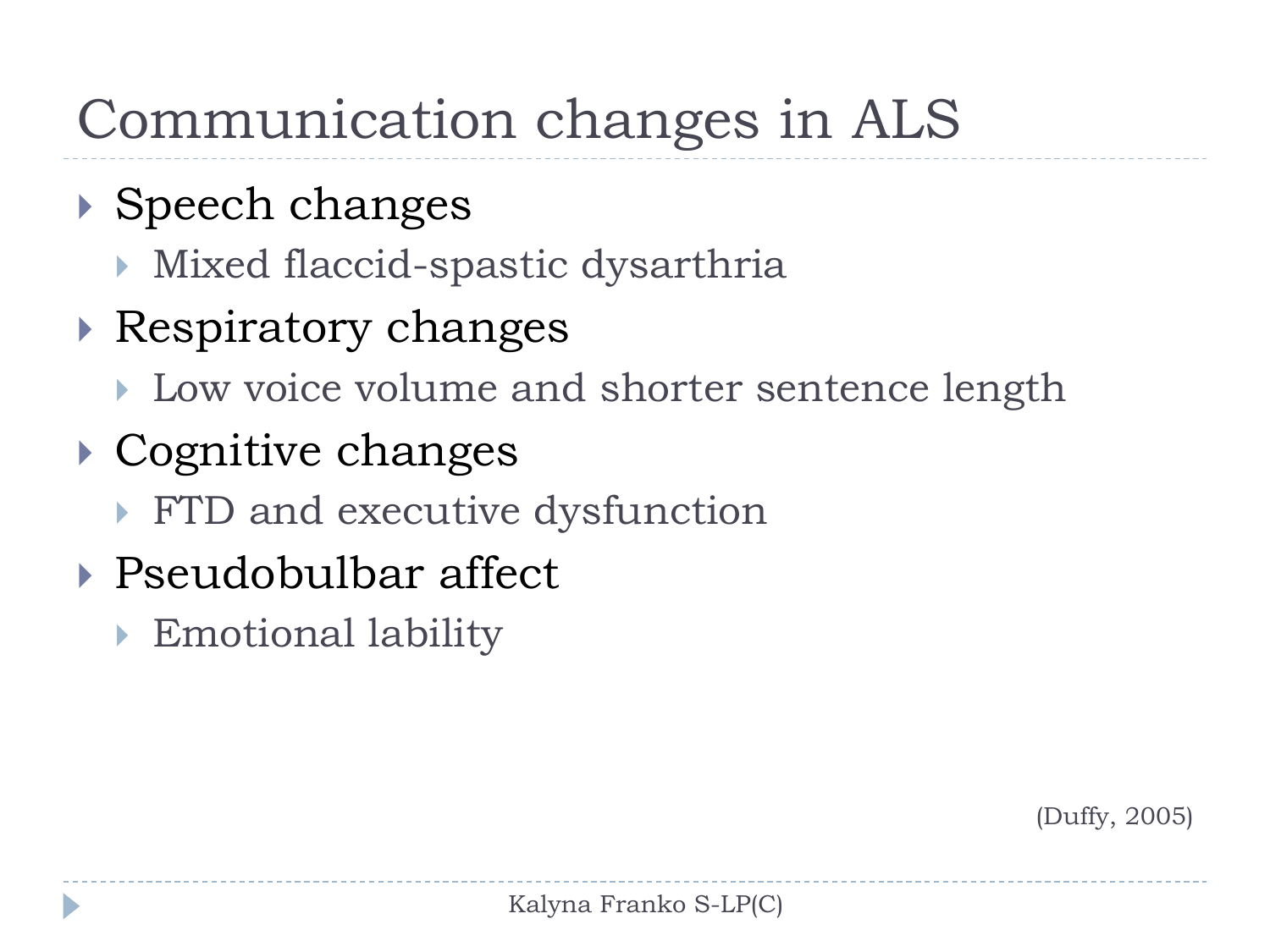# Stages of speech decline in ALS

▶ Speech

- ▶ 4: Normal speech
- 3: Detectable speech disturbance
- 2: Intelligible with repeating
- ▶ 1: Speech combined with nonvocal communication
- 0: Loss of useful speech

### **▶ Rate of progression varies**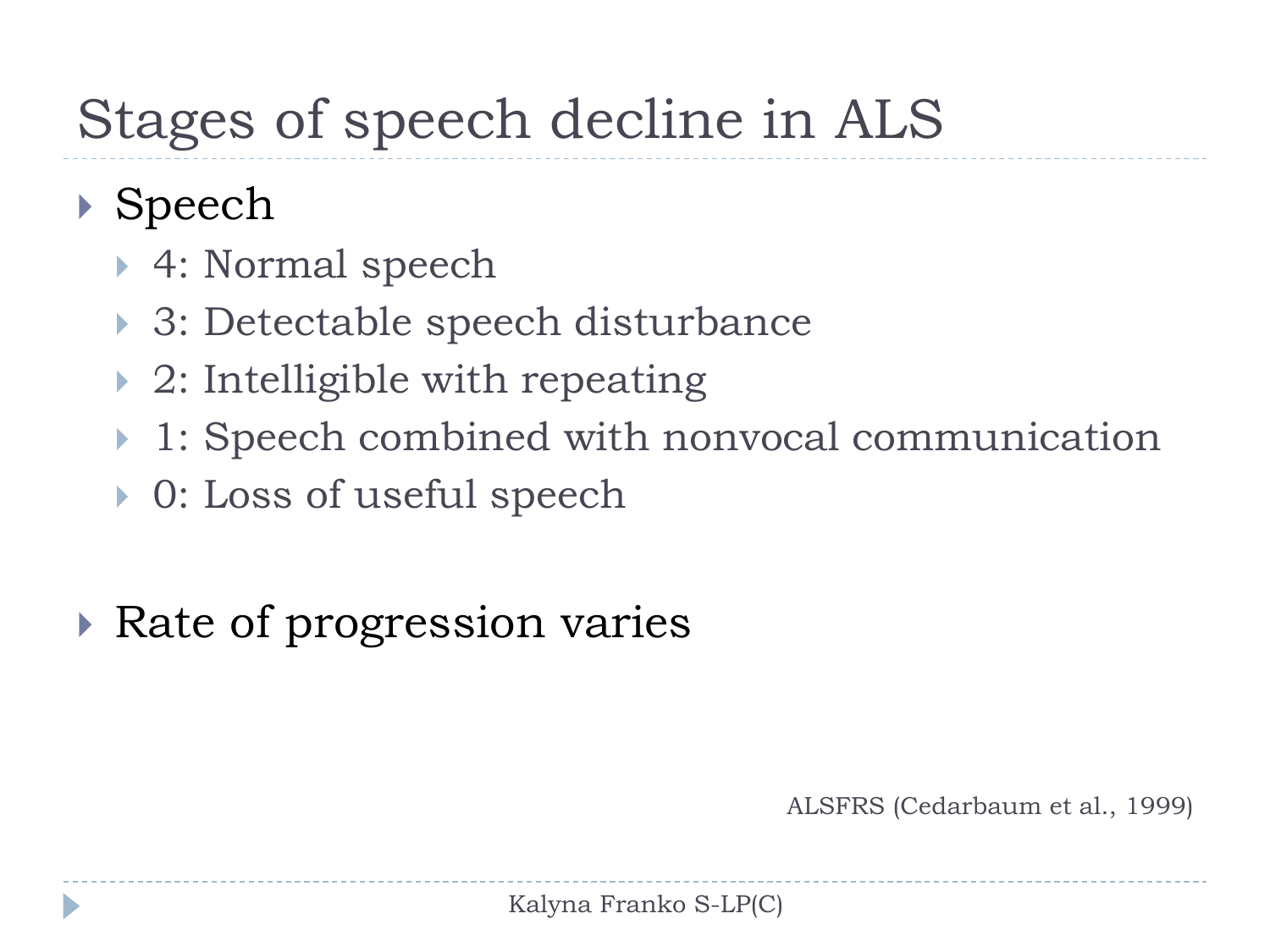Impact of communication changes in ALS

Question:

▶ How do you think progressive speech changes would impact you? List at least 3 ways.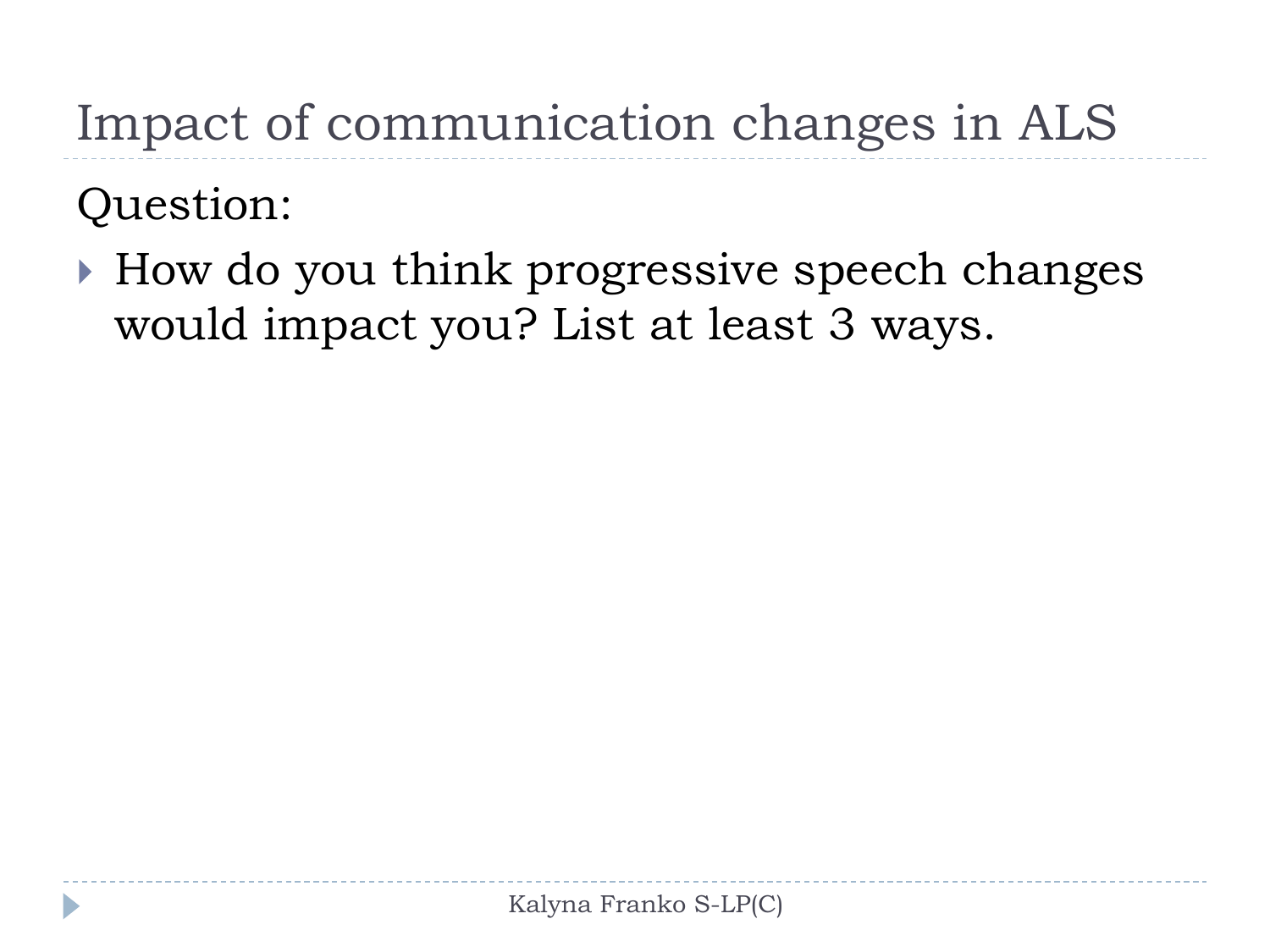### Impact of communication changes in ALS

- Grief
- Social life
- Loss of identity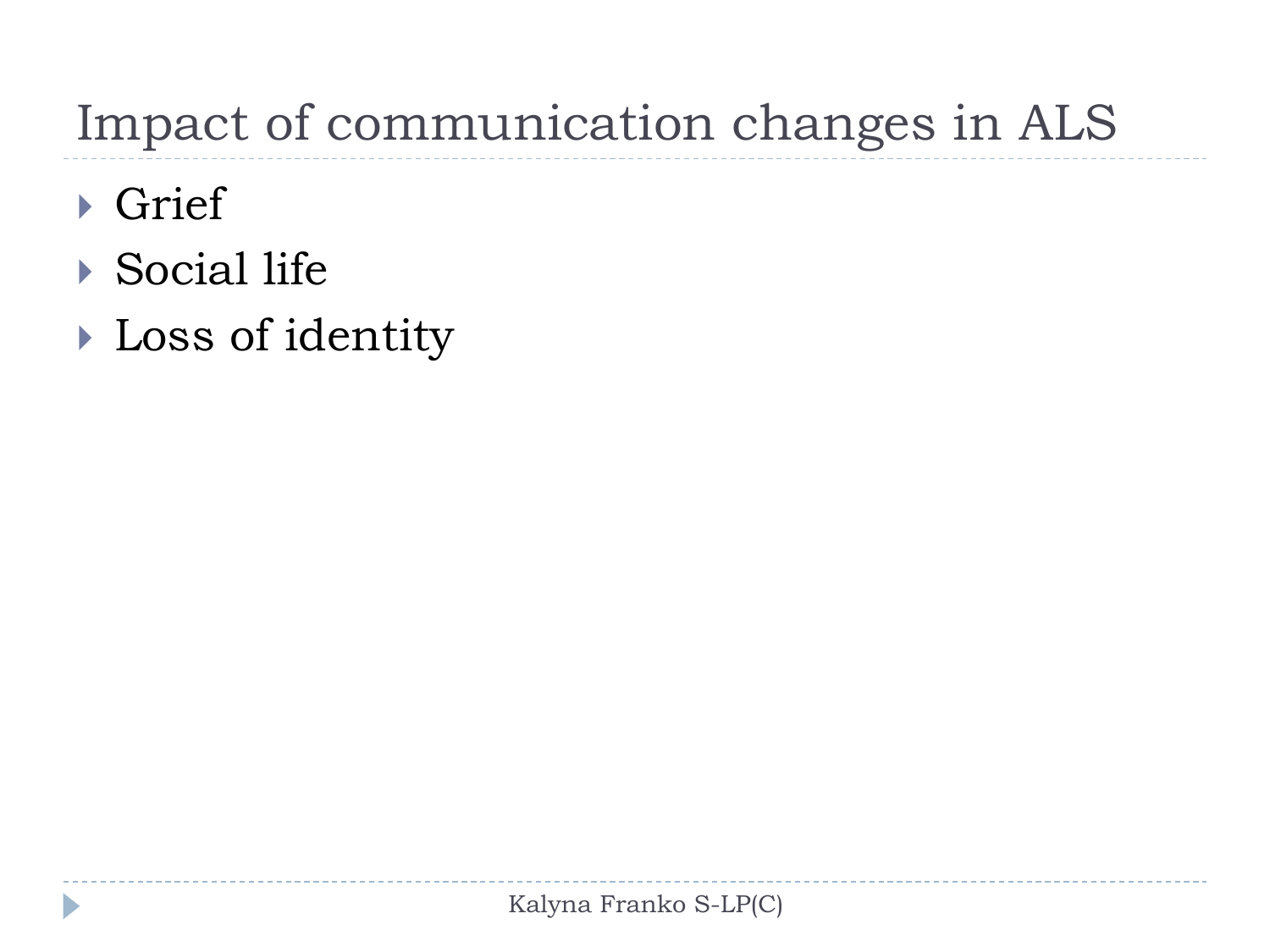## Role play

 $\blacktriangleright$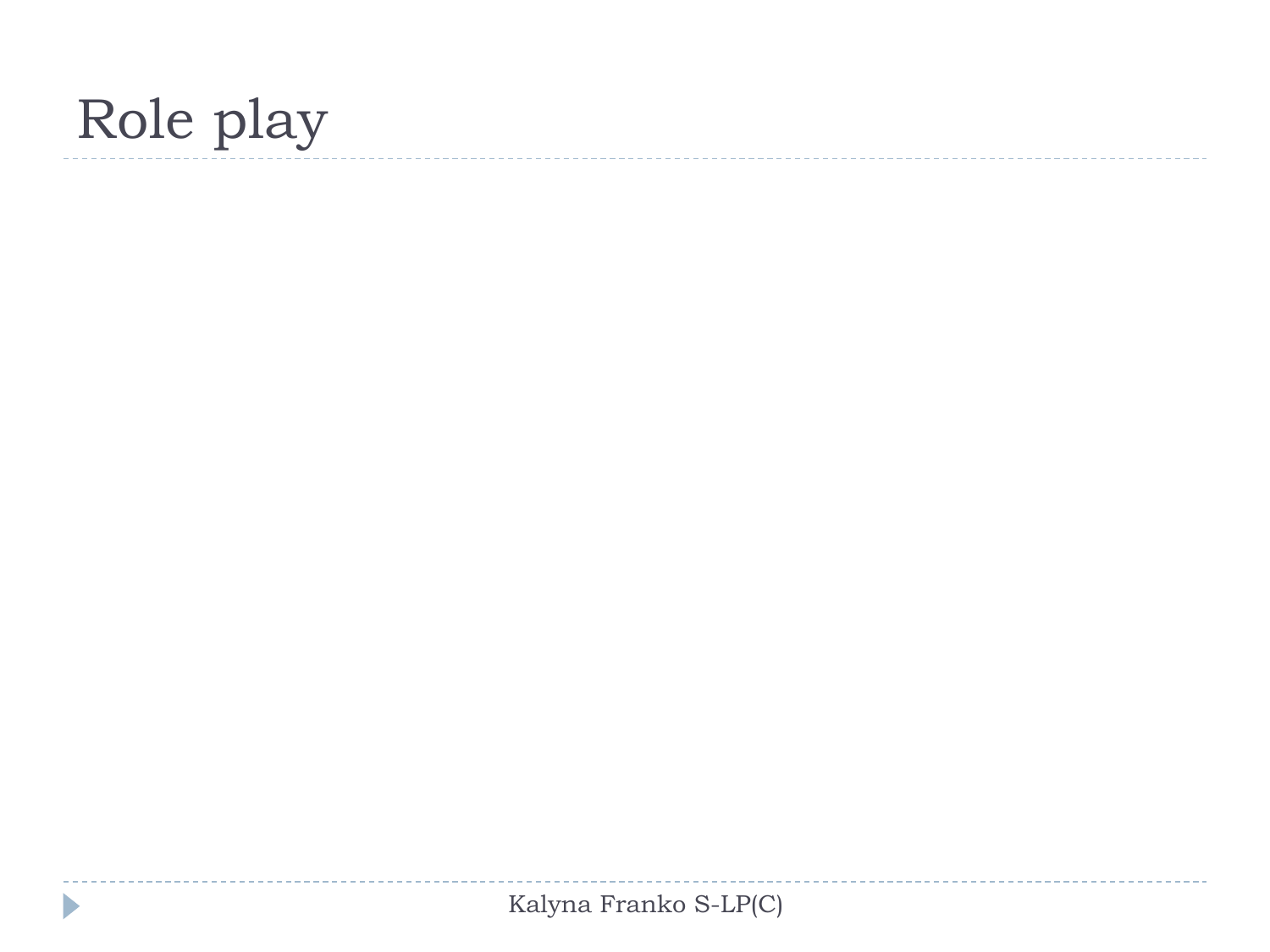# Approach to communication in ALS

- Maximize natural speech when possible
- Use alternative and augmentative communication methods (AAC) as needed
- Mix of both
	- Goal: To maintain functional communication for quality of life.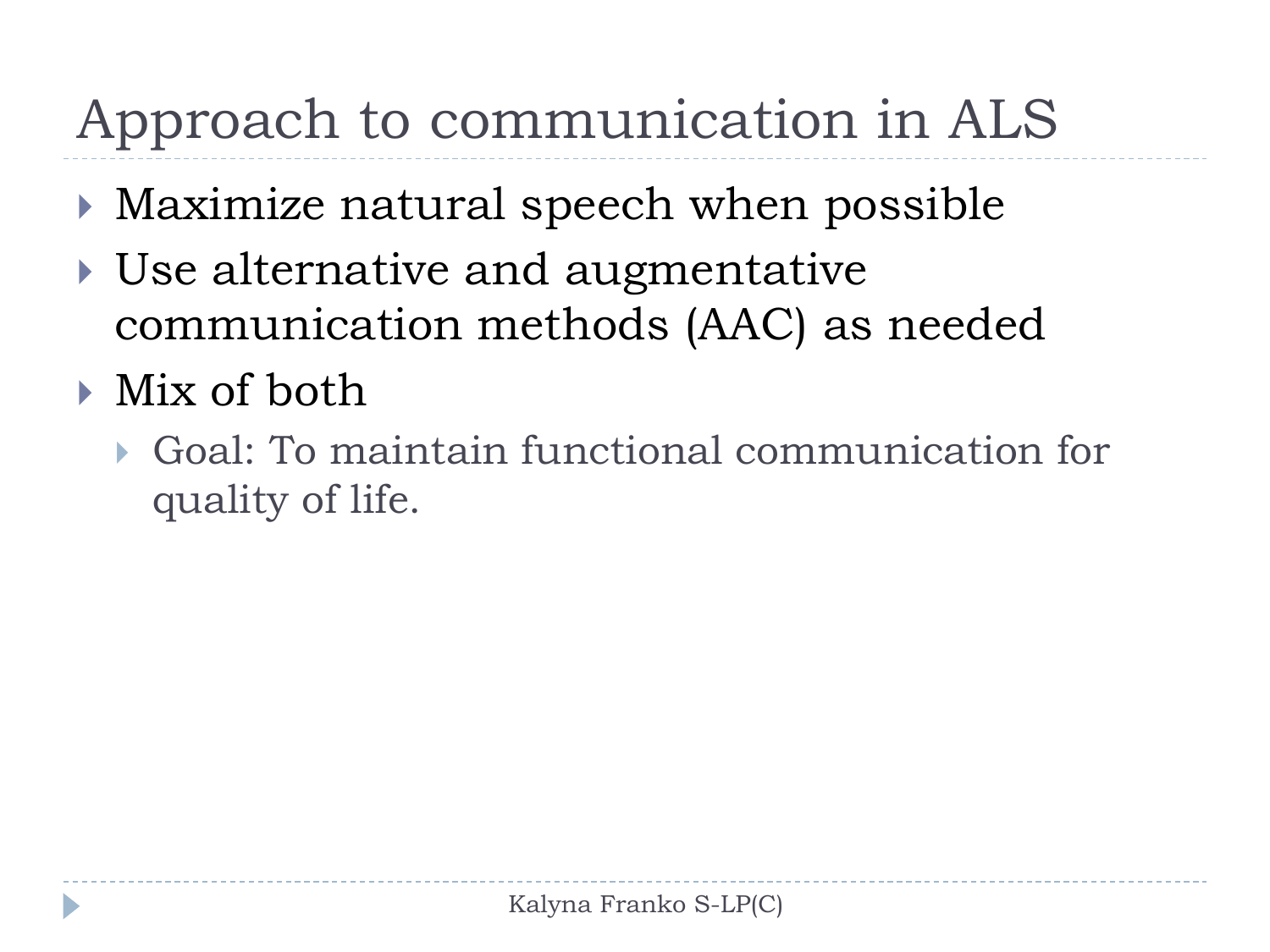### Examples of compensatory strategies to maximize natural speech

#### Environmental

- Quiet setting
- ▶ Face to face

#### $\triangleright$  Behavioural

- Fewer words per utterance
- Exaggerate articulation
- Repeat as needed

#### Partner-assisted

- Yes/no questions (closed)
- Providing choices based on context
- Suggesting alternative communication methods as needed

(Yorkston, Miller, & Strand, 1995)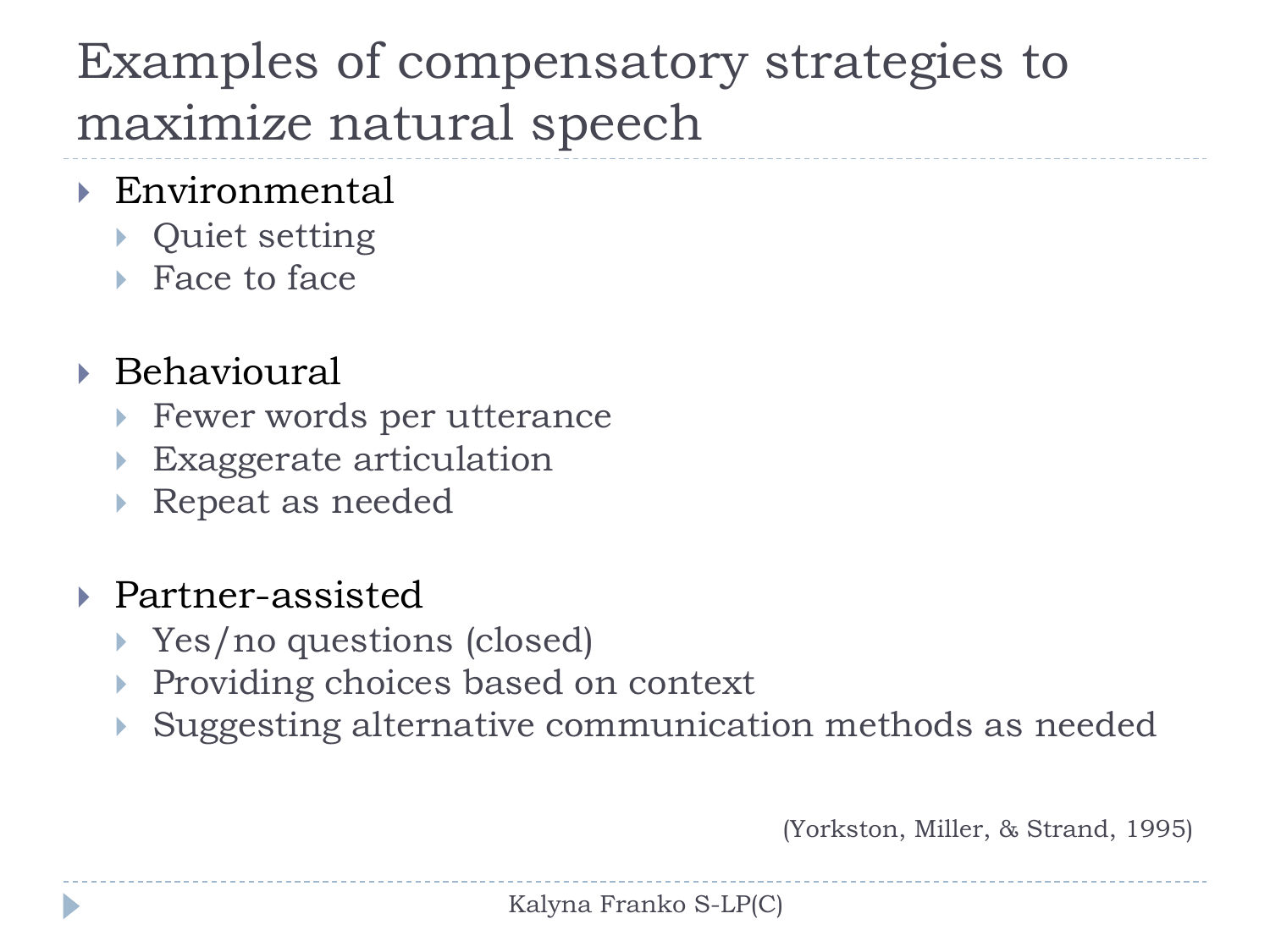### When is AAC appropriate for someone with ALS?

### ▶ Speech

- 4: Normal speech
- 3: Detectable speech disturbance
- 2: Intelligible with repeating
- 1: Speech combined with nonvocal communication
- ▶ 0: Loss of useful speech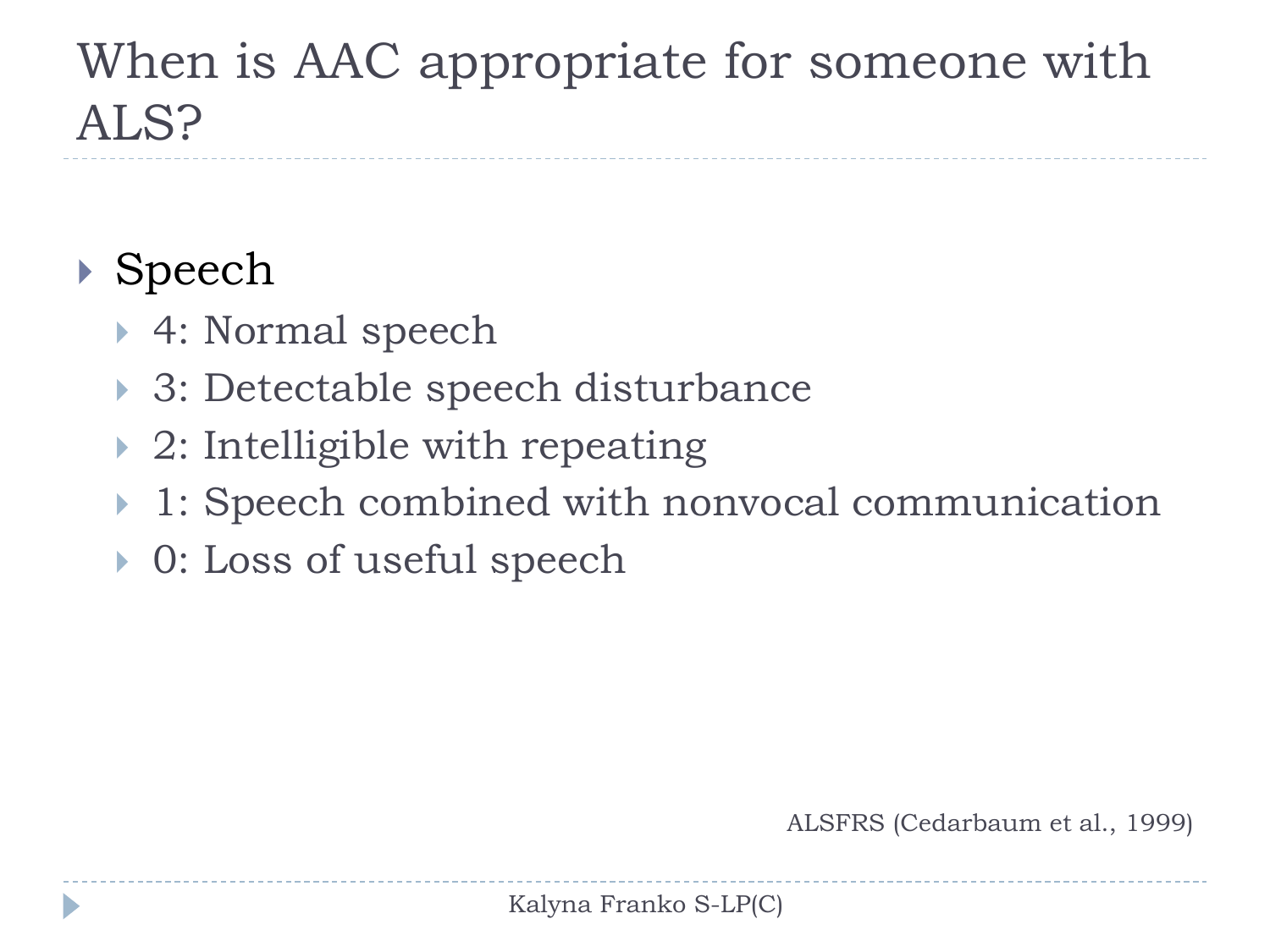# Low-tech AAC options

- Writing
	- pen/paper
	- LCD writing tablet
- Alphabet board
	- supplementation
	- partner-assisted scanning
- ▶ Communication board
- Augmentative
	- Voice amplifier



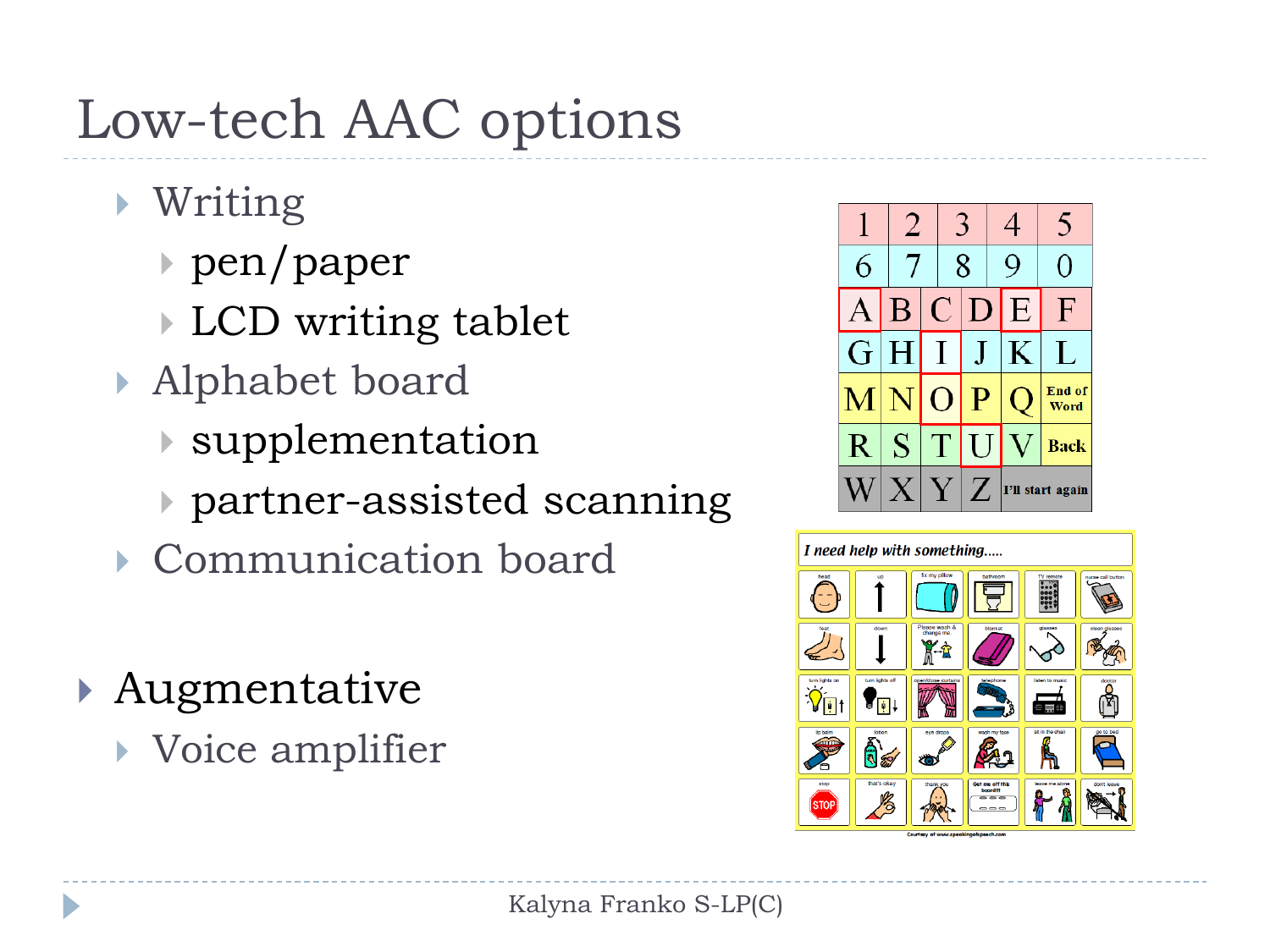# High-tech AAC in ALS

- ▶ Speech generating devices (SGD) using mostly text-based functions or applications
	- Dedicated communication devices
	- Everyday electronic devices (e.g. smartphone, tablet) are often compatible with text-to-speech apps
	- **Message or voice banking**



(www.tobiidynavox.com)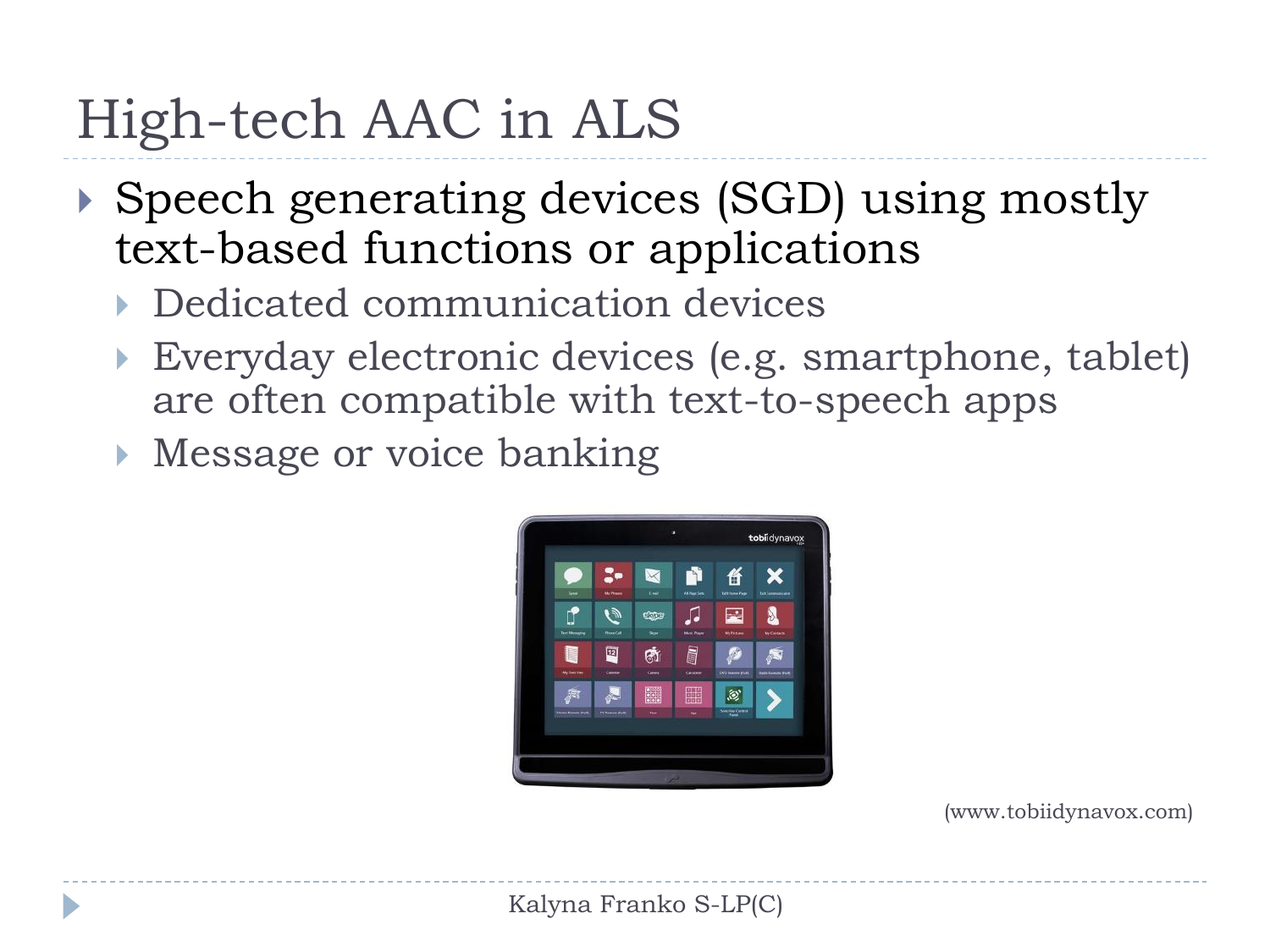### Potential barriers to using high-tech AAC

- ▶ Digital illiteracy
- Physical barriers
- ▶ Cognitive-linguistic deficits
- Languages used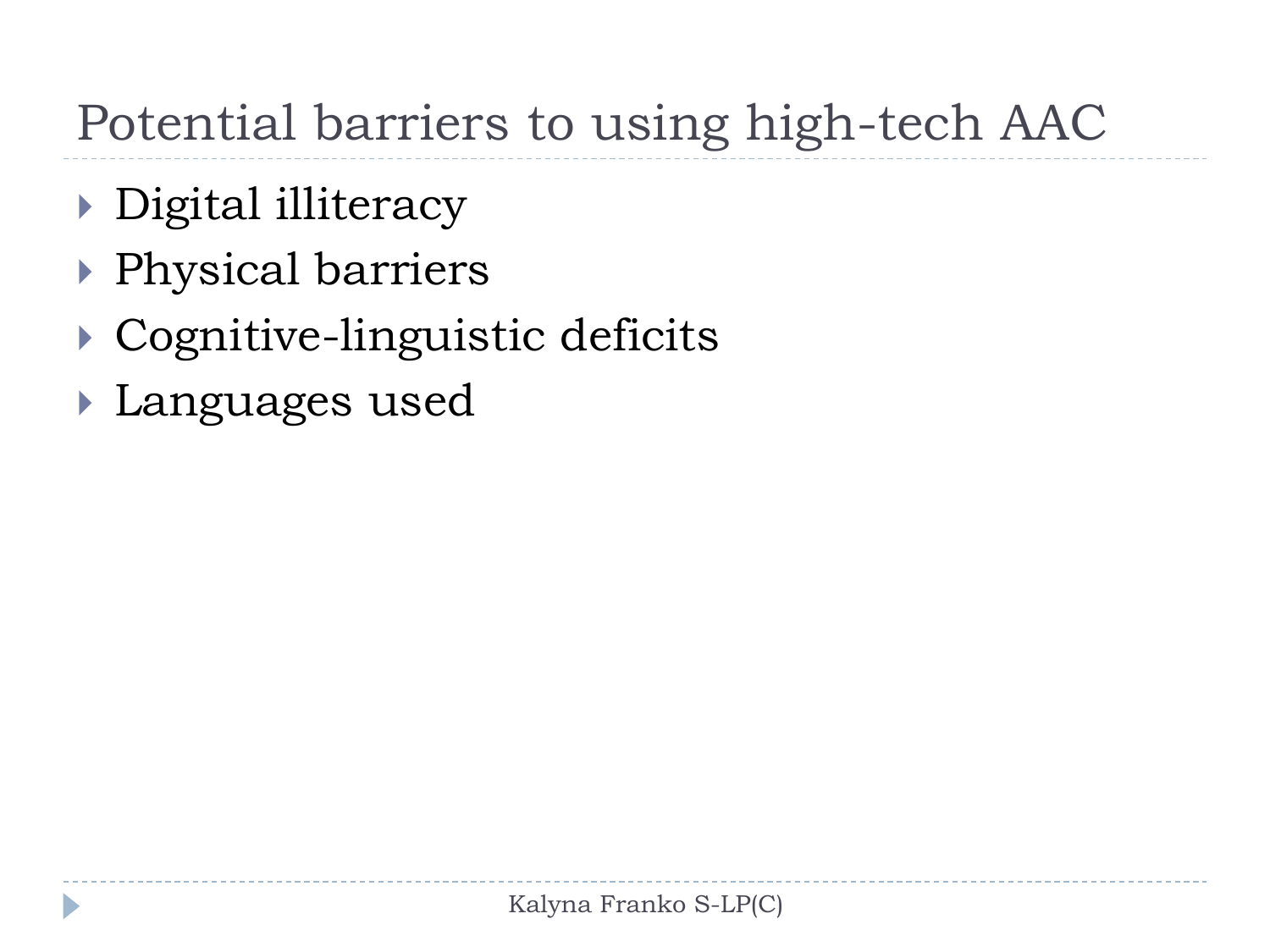### Multidisciplinary assessment is often required to customize AAC

- Differing and evolving needs in people with ALS
	- Adapted access methods depending on physical needs: stylus, switches, head pointer, eye-gaze, etc.
	- ▶ Positioning, portability
	- Customization
- ▶ Training for people with ALS and caregivers
- Tech support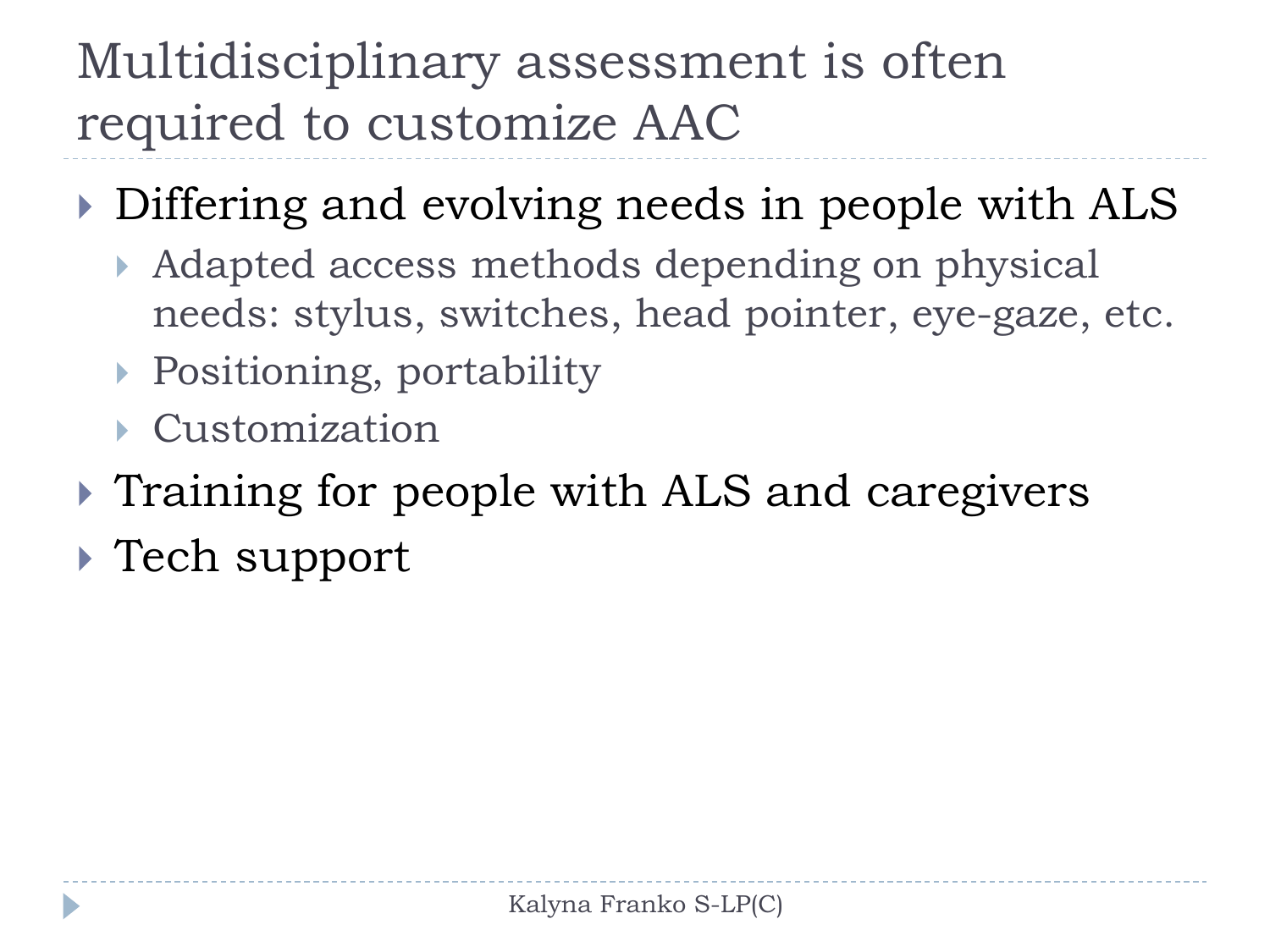# Programs dedicated to AAC in Quebec

- Specialized programs offering multidisciplinary assessment, adapted access, customization, training, tech support, etc.
	- Access to communication technology programs
		- Referral to a program based on region (postal code)
- ▶ Lending program for communication devices PMATCOM
- Other resources for support and information for people with ALS: ALS Society of Quebec, Canada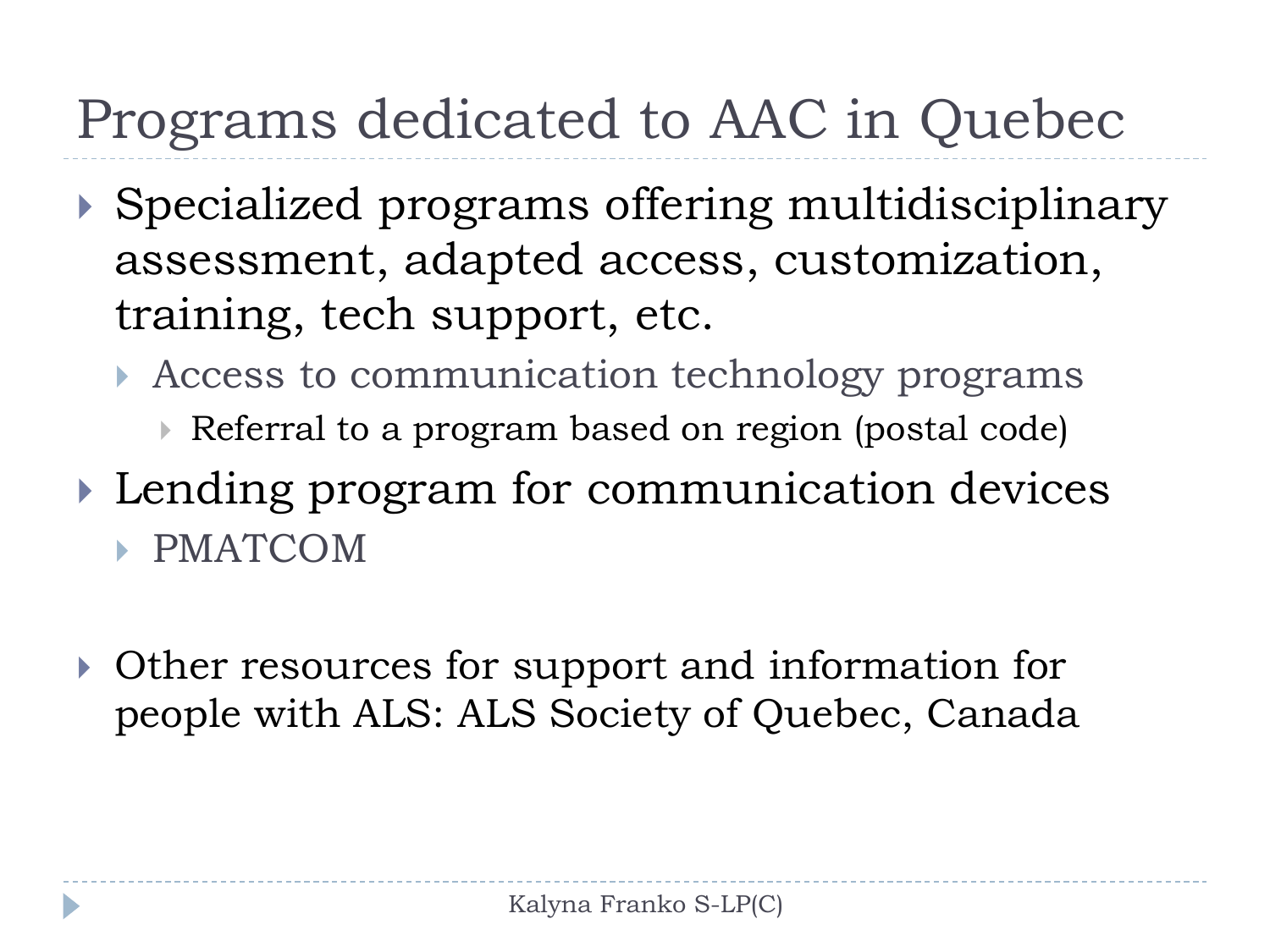## Message or Voice banking

#### Message banking

- Pre-recorded messages to be used on a SGD
	- ▶ Pros: your natural voice (intonation, personality, emotion)
	- Barriers: limited number of messages

#### ▶ Voice banking

- ▶ ±1600 recordings are compiled to create a synthetic voice to be used on a SGD; works best if done in early stages
	- ▶ Pros: personalization, novel message production
	- Barriers: time-consuming, costly, synthetic-sounding

#### Other options

Use someone's voice who sounds similar to you

(Hobson & McDermott, 2016)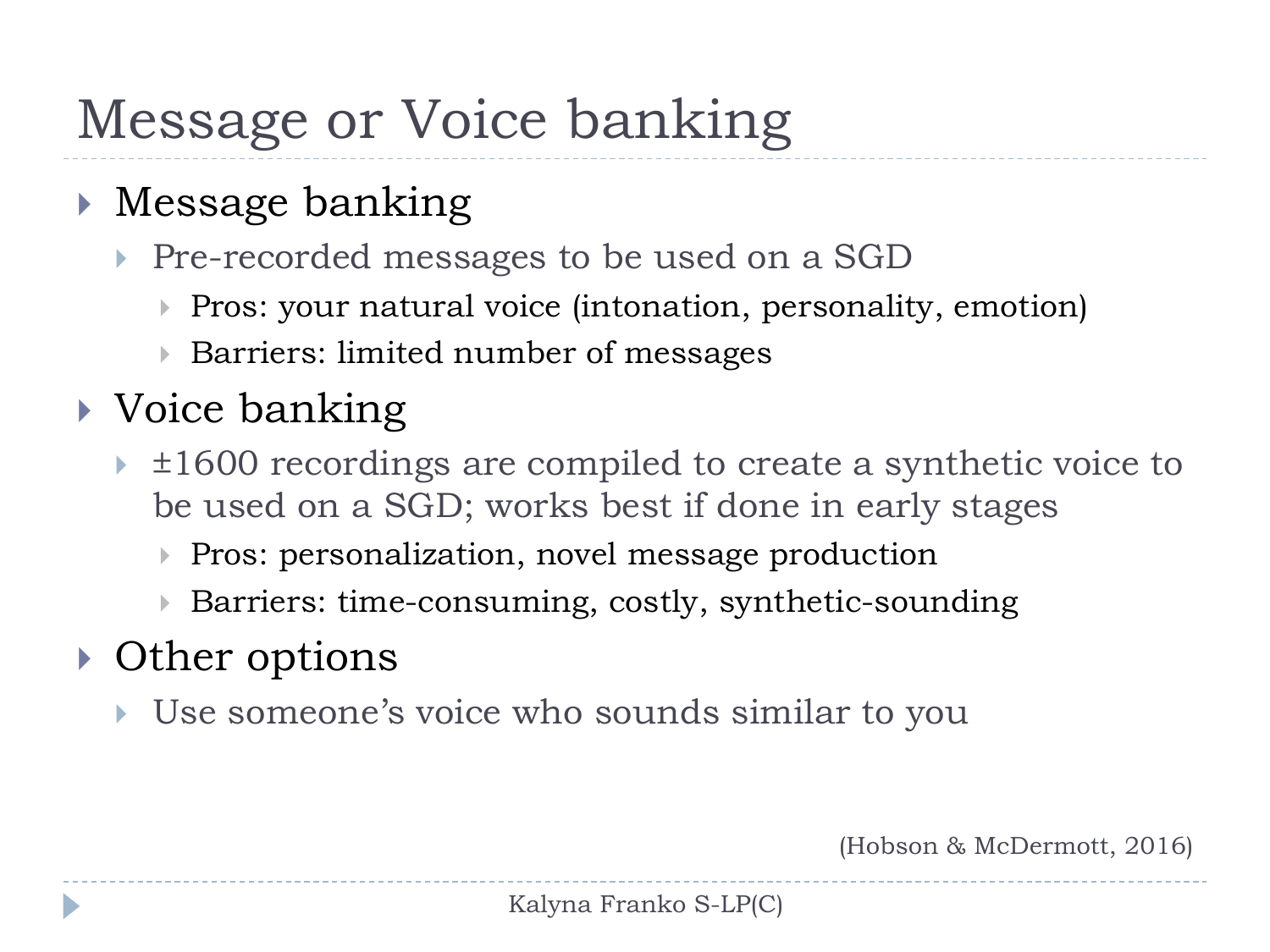### Brain-computer interface: the future of AAC?

- EEG signals used to control a cursor or make a selection (e.g. typing)
- $\triangleright$  Not yet feasible for widespread use
	- Accuracy of selection
	- Practicality for daily use

(Hobson & McDermott, 2016)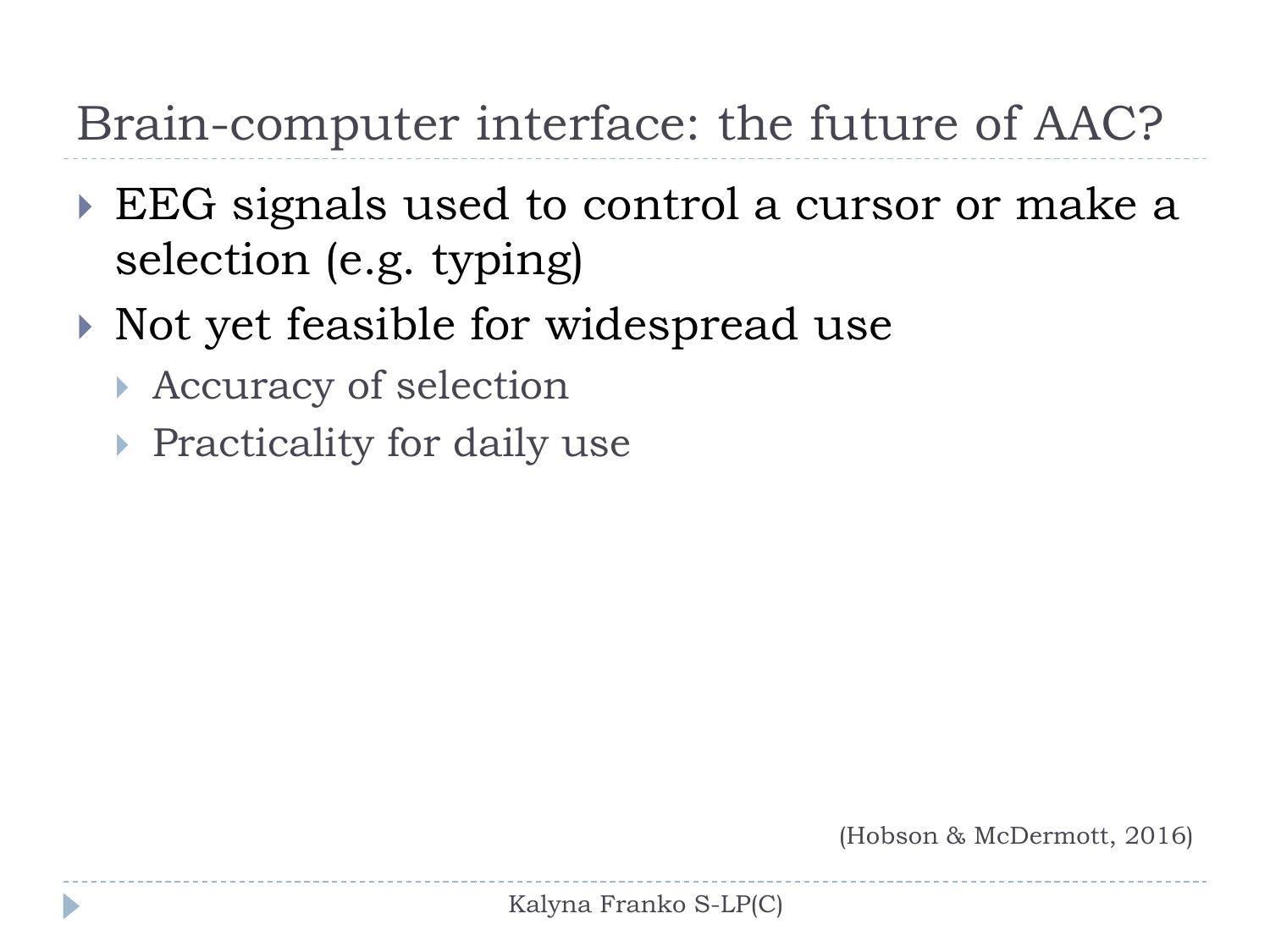## Role play with AAC

 $\blacktriangleright$